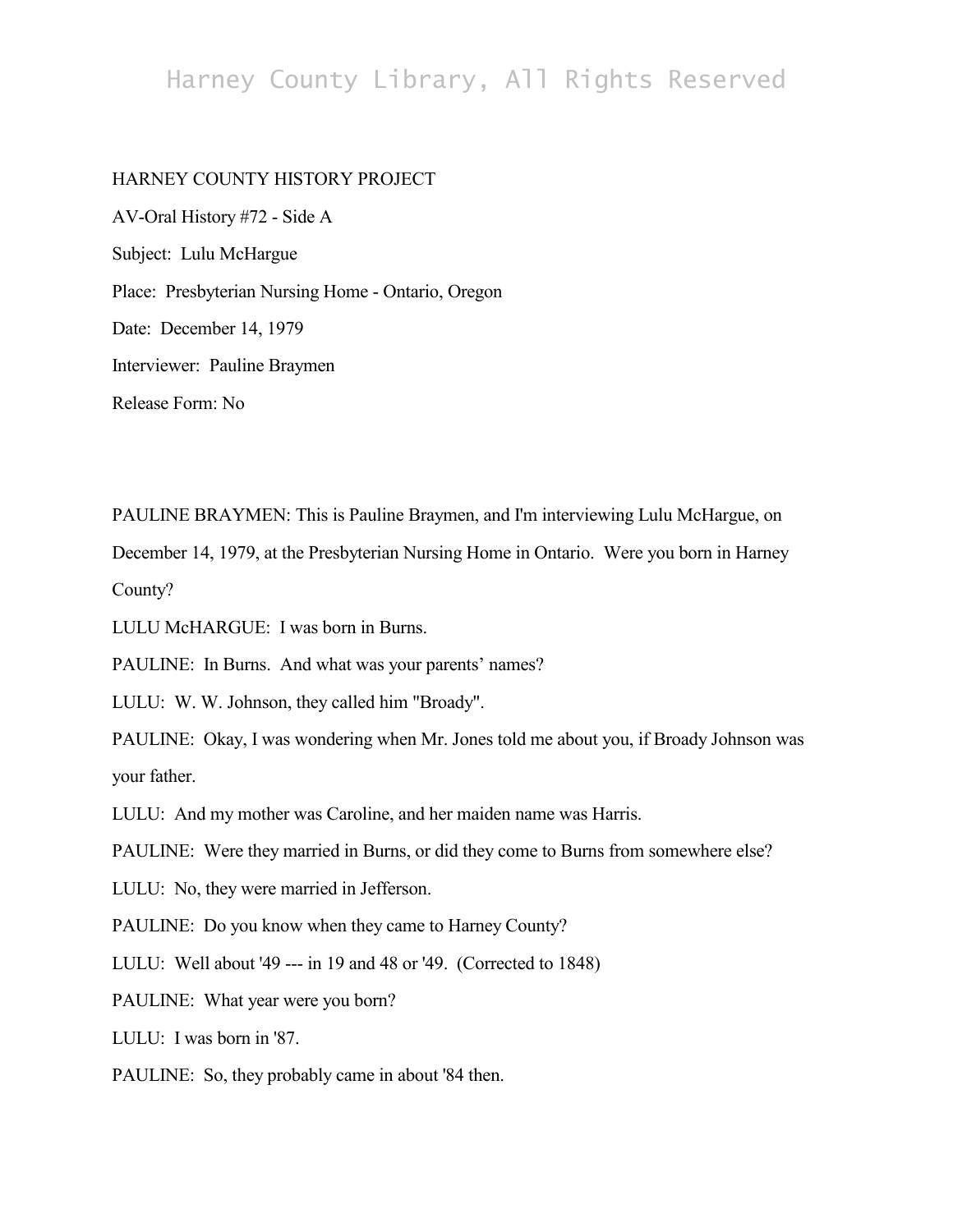LULU: Yeah, they probably did. They came by, you know, the wagon train. And there was a lot of them came together. And I heard my mother talk about being in the train, and where they had to go in a circle, you know, when they camped at night. And then they had different problems with the Indians on their way, and even after they was in Harney County. I guess I must have been a small girl, why they had Indian problems there too, the Paiute Indians.

PAULINE: But they came to Harney County from Jefferson County on the coast?

LULU: Uh huh.

PAULINE: Did they grow up there, or had they come from somewhere else?

LULU: Yes, and I think they were born in Jefferson County.

PAULINE: They were raised in that part of the country. Well tell me about your father, I know the name. What did he do, what was his business?

LULU: He was a saloon man. He had a saloon, and he was a gambler too.

PAULINE: Was that the Red Front Saloon, or do you remember the name of the saloon that he ---

LULU: No, I think it was the White Front.

PAULINE: White Front.

LULU: Uh huh.

PAULINE: You went to school in Burns?

LULU: Yes, I went to school in Burns. And I married when I was quite young. Yeah, I was 16

when I married, and that was when I was out of the eighth grade.

PAULINE: Were you married at home, or in a church?

LULU: Yes, we were married in our home, in our own home.

PAULINE: Do you remember the minister's name?

LULU: I've forgotten it right now.

PAULINE: Did you have a special dress that you wore for the wedding?

LULU: Well, I had my Fourth of July dress, but it had to be lengthened. So, they took the ruffle off of the top and put it on the bottom. So, I had the wedding dress out of my Fourth of July dress.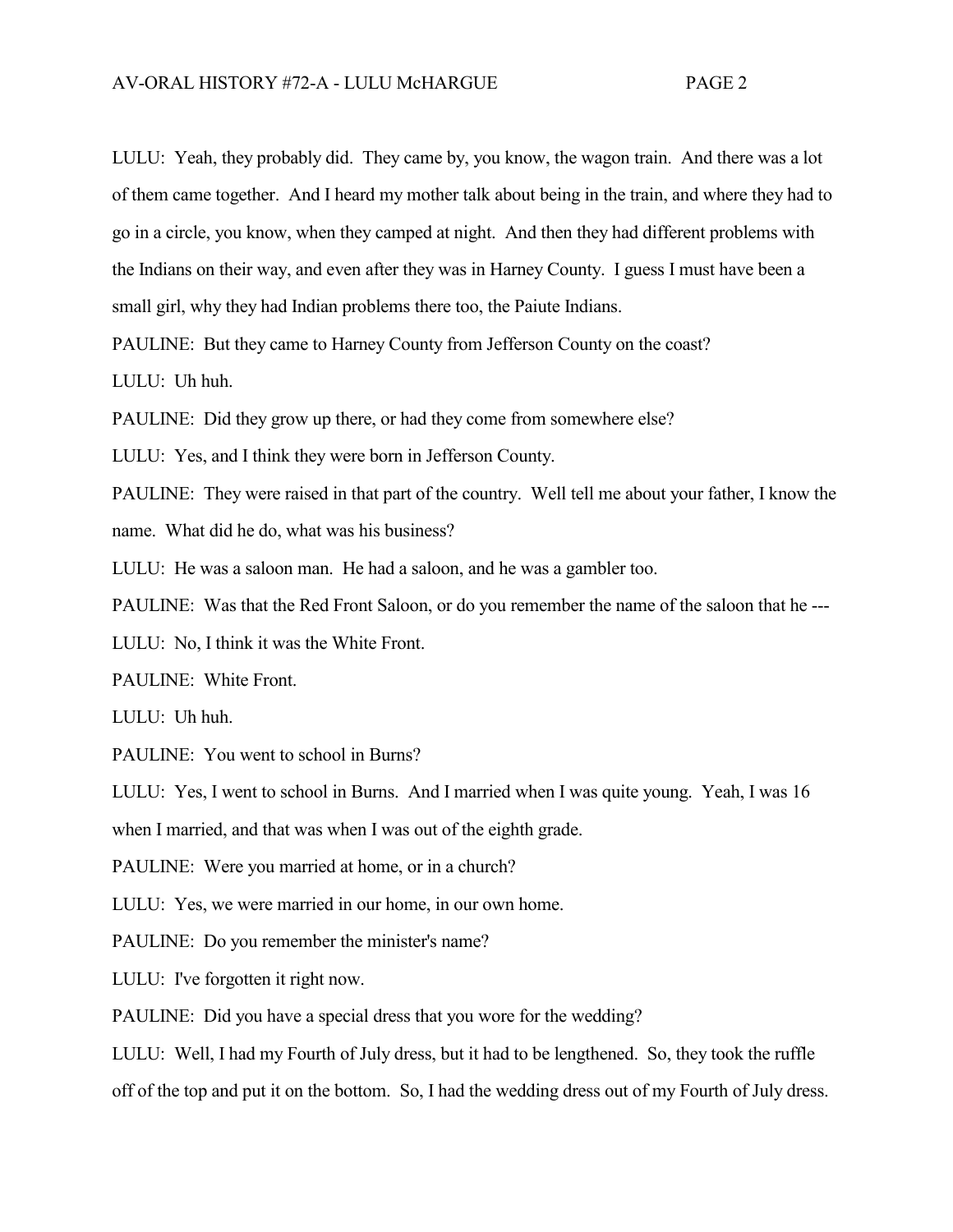And my husband was in the Red Front delivery stable at that time.

PAULINE: Well, that's where I got the Red Front idea; I knew that

---

LULU: Uh huh. Well, this was --- where my dad's saloon was, it was a saloon. Do you live in Burns now?

PAULINE: I live about three miles out of Burns on a ranch. My dad was Henry Ausmus. Do you remember the Ausmus name?

LULU: Yes, I remember. And do you remember Lloyd Johnson?

PAULINE: I don't, the name sounds familiar, but I don't.

LULU: Well, he was in Lawen; he lived in Lawen.

PAULINE: Okay, I know. Was he related to Wayne Johnson?

LULU: No, no there were other Johnson's, but ---

PAULINE: My dad would probably know because that's where he grew up.

LULU: LeRoy Johnson probably graduated with your dad.

PAULINE: Yeah, I know LeRoy.

LULU: Uh huh. LeRoy was out to see me one day ... And did you know Hester Goodman?

PAULINE: I know the name.

LULU: He was the sheriff, you know, of Harney County for ten years.

PAULINE: Was he the one that was shot at the Chautauqua? Were you there at the time?

LULU: No, we wasn't in Burns. We was on a homestead. We weren't very far from where he was shot though.

PAULINE: Where did you homestead?

LULU: In the Barren Valley, or Crowley. They named it after we homesteaded there. It was just a barren valley at that time.

PAULINE: Well, that's quite a ways from Burns, that's about eight ---

LULU: Well, we went by wagon, and we had mules, you know.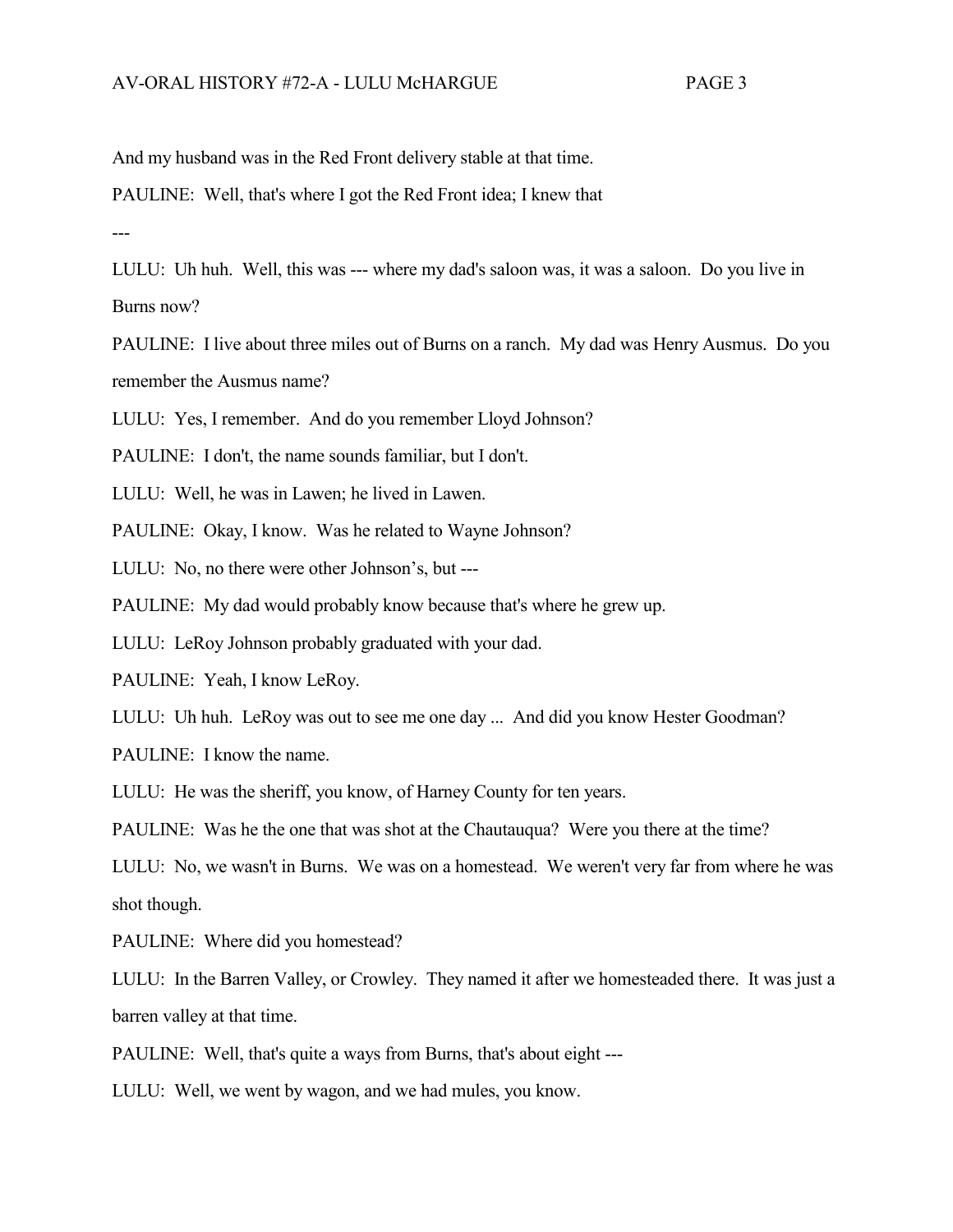PAULINE: How many ---

LULU: We had two little children at that time, two little boys.

PAULINE: How many days did it take to go from Burns to Crowley?

LULU: Just about three days. We stopped at the Visher Ranch the first night, and then on to the

Turnbull Ranch, and then home. The Turnbull Ranch was what they call Moreville afterward.

PAULINE: Moreville, that's a new name to me, I don't remember hearing that before.

LULU: Do you know where the Tom Turnbull Ranch was, did you?

PAULINE: I think so. How long did you live at Crowley, or Barren Valley?

LULU: I think it was about twenty years we lived there.

PAULINE: Did you have cattle?

LULU: Uh huh, we ran cattle.

PAULINE: Did you put any crops in at all, or did you have meadow hay?

LULU: Yes, we didn't have very good luck with some of them though. We had to go out and buy

hay. He had to take, my husband had to take the cattle across to, you know, to the Owyhee and buy

hay. And at that time, he had to pay \$35 a ton for it.

PAULINE: That was a good price for those days.

LULU: That was a big price. Then he brought the cattle home, and --- we had to borrow money, you know, to feed the cattle. And of course, why we didn't have them very long until they come

and took our cattle away from us, because we couldn't make our payments.

PAULINE: Was this during the depression?

LULU: Uh huh, one depression.

PAULINE: One depression. So, are we talking about 1930, or before that?

LULU: No. Then we moved to Vale, and we had two more children then, Marilyn and Jim. They were born at Vale. One of them was born, Jim was born in '30, and Marilyn was born in '33. Of course, I had eight children to start in with. Warren was the oldest one.

PAULINE: He was born in Harney County? Warren was the oldest?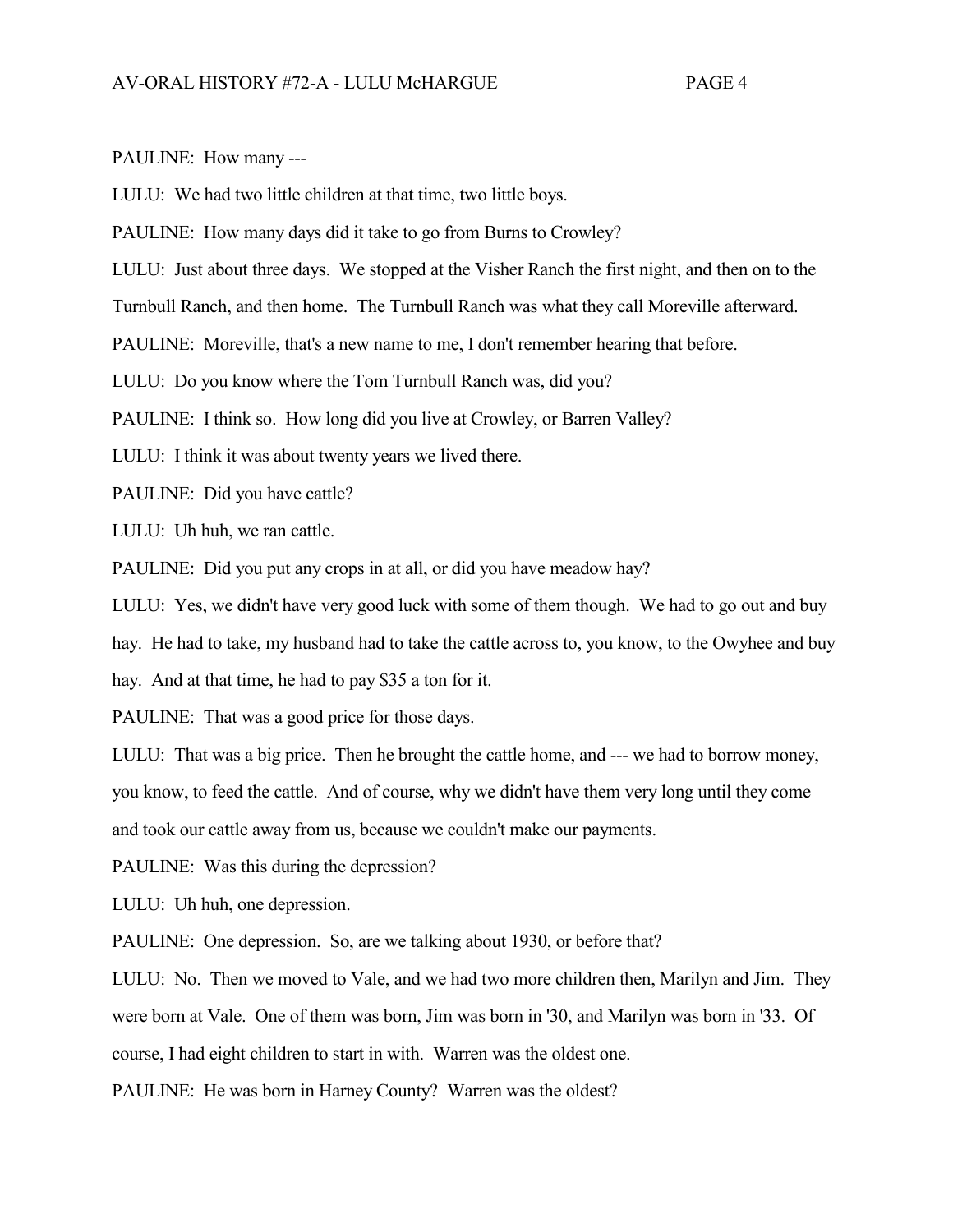LULU: Uh huh. Yeah, he was born in Harney County, and so was my other son. And then of course when we moved over to Crowley, why we were in Malheur County.

PAULINE: I think so. The line goes right through over there somewhere.

LULU: My thinker isn't as good as it ought to be --- but I was 92 my last birthday. I will be 93 on February the 14th.

PAULINE: A Valentine's baby?

LULU: Uh huh. My oldest sister was born on Valentine's Day too; she's seventeen years older than I was. And they were all the Johnson bunch.

PAULINE: I've heard of lots of people mention Broady Johnson, especially as one of the early ---

LULU: The old pioneers.

PAULINE: Old pioneers in Burns.

LULU: Well, I have his dad's biography, and I have ours. But I got everything all mixed up after I came up here, so I don't know where anything is.

PAULINE: Do you have a daughter, or a son that lives in Ontario or Vale?

LULU: I have five that live right around here close. Jim and Nellie, and Gretchen, Lynn, and Tim. PAULINE: You are very lucky to have them so close to you.

LULU: Oh I am. And my oldest daughter though lives in San Diego.

PAULINE: Do you remember what the town of Burns looked like when you were a girl growing up?

LULU: Is that recording now?

PAULINE: Uh huh, uh huh.

LULU: I wanted to hear you ask that?

PAULINE: Okay.

LULU: (Laughter) I remember a long time ago ... at that time, and she had one of them. And oh, we had so much fun with it. She played the piano, and then they said, "Now then, Lulu, sit there and why don't you sing?" It was terrible when I listened at it, after I sang. Because I'm afraid to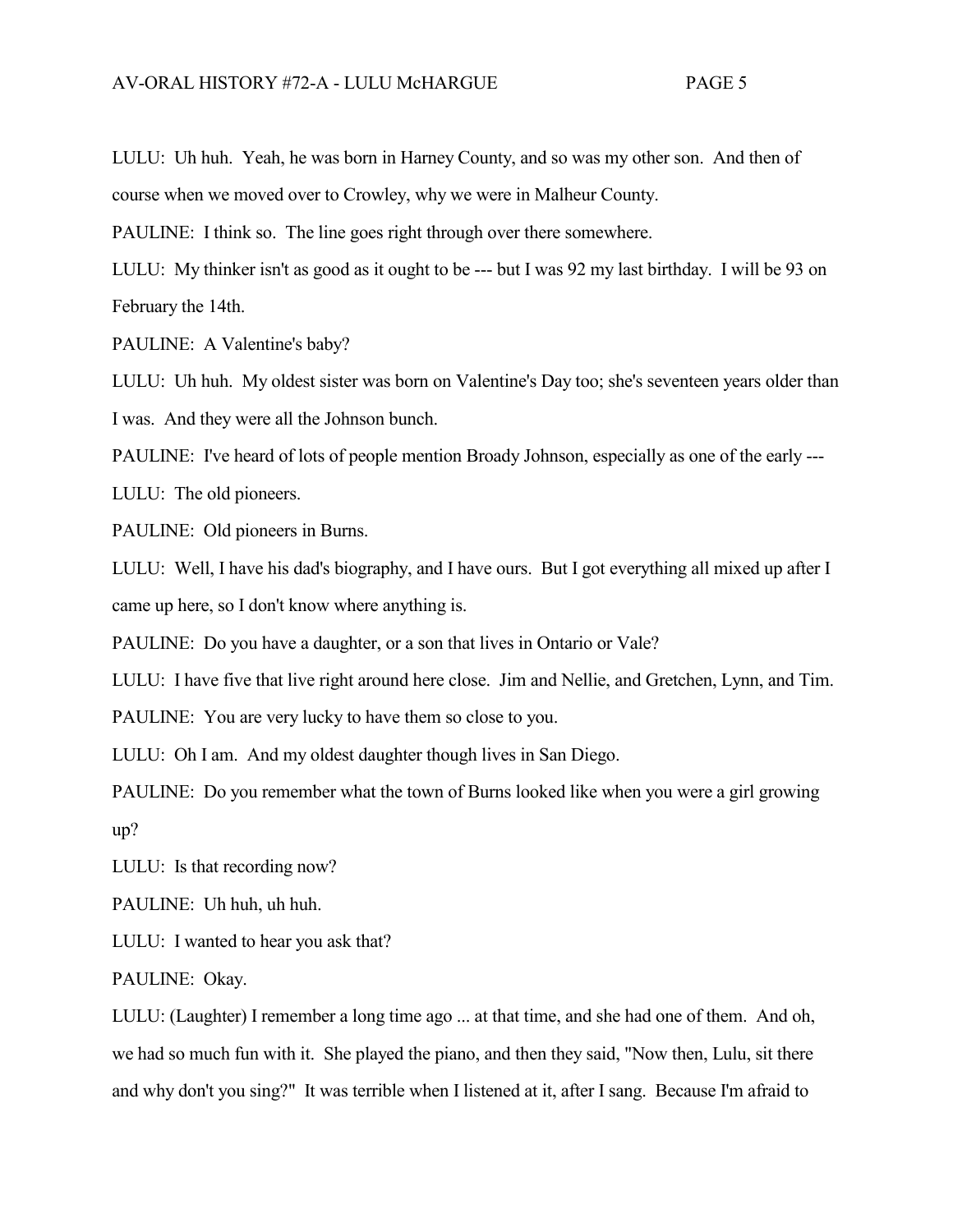come home in the dark, and it was dark! (Laughter)

PAULINE: We don't sound to one another, I mean; we don't sound to ourselves as we sound to other people. And it really is a shock when we hear yourselves the first time. Because you don't hear yourself the same way that you sound to other people.

LULU: (Laughter) We really had a ball with that thing. We still talk about it whenever we are together. We remember the things that we said, and it was so silly. But we were quite a bunch anyway. We always liked to laugh and joke.

PAULINE: That's what keeps you young.

LULU: Yes, I think so.

PAULINE: You were talking about your Fourth of July dress. I've heard some other people tell me about their Fourth of July dress. This was a special occasion, wasn't it?

LULU: Oh yes, uh huh. My mother sat up probably until midnight making it.

PAULINE: Was it white?

LULU: Uh huh.

PAULINE: Did it have a sash?

LULU: Well, it had ruffles all down.

PAULINE: It had ruffles.

LULU: Yes, and it had a blouse and the sash around the waist, just like they are wearing now.

PAULINE: Do you remember Velfa Richardson?

LULU: Uh, I ---

PAULINE: I can't remember what her maiden name was now. She lived out, they lived out by Wright's Point when they were children, and she had a Fourth of July dress, a special dress to wear then.

LULU: I remember the name very well, but I can't place just who she was. But I went over to Pioneer Days this last time and, well really the only ones that was young, was we grew up together, was Frankie Felton, and her name used to be Shelley. And Grandma Mace, and her name was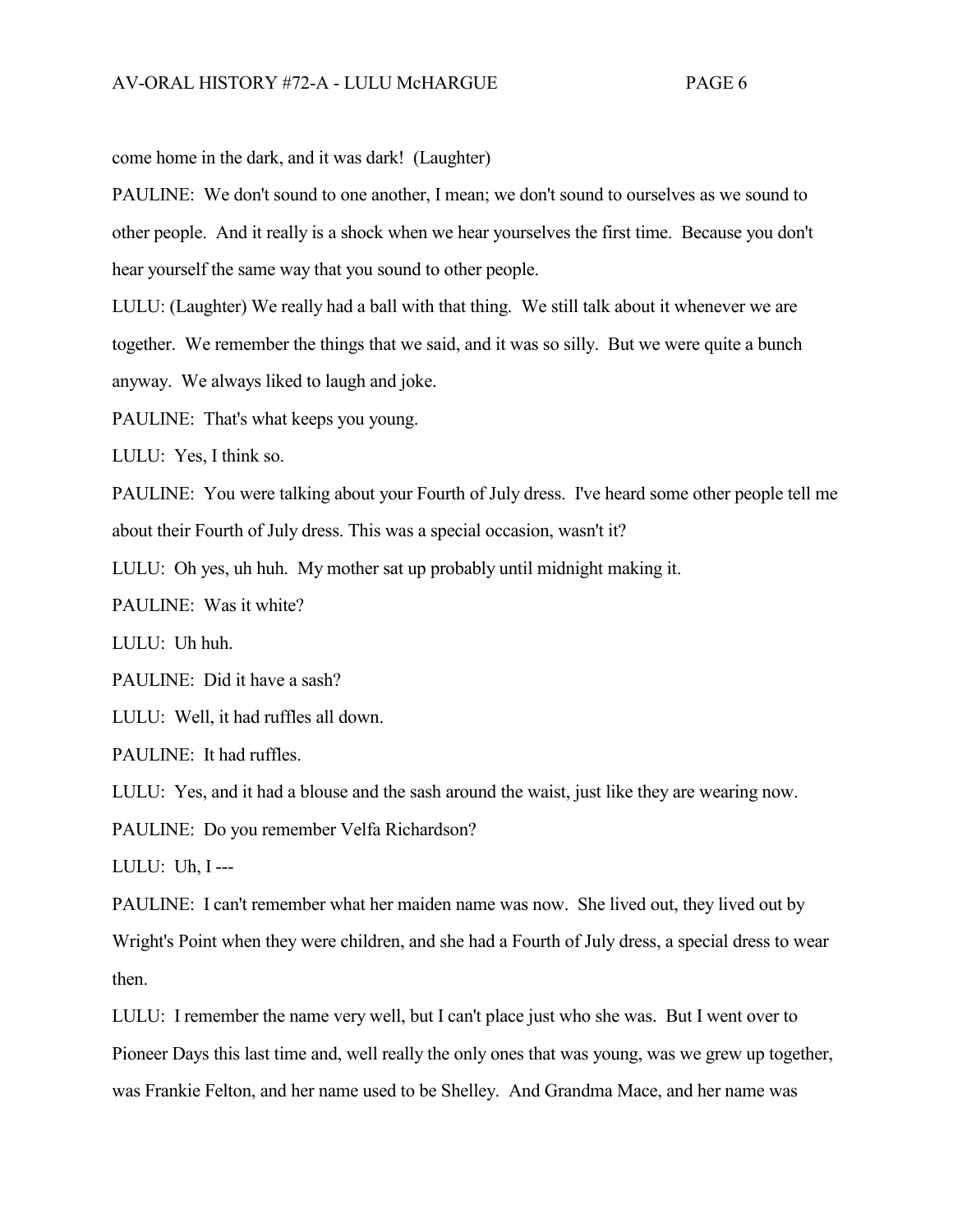McQueen. And then I met Frank King; he used to be out on the farm. But there wasn't very many. PAULINE: No, the people from your era are thinning down, there aren't so many anymore. LULU: No.

PAULINE: I remember now, I knew I had seen you before. That's where I saw you, at Pioneer Day.

LULU: Uh huh. And that's where I remember seeing you too. Well did you speak or something? PAULINE: Oh, I think they probably introduced me, because I was there for publicity purposes. In fact, I record the program every year, so that they have a record of that.

LULU: Well, that's nice.

PAULINE: And it will be in the library and, you know, years from now people can listen to it and know what it was like. So, I usually get introduced, and that's probably why you saw me.

LULU: Uh huh, probably was. Well, I think you are doing just very well, and it's nice to think of our young people do remember.

PAULINE: Well, it's interesting to find out what it was like when things weren't quite so convenient. Now we jump in our car, and we drive to Crowley in a couple of hours, where it took you three days to go. I think it's important to remember these things.

LULU: I think we were all happy. I don't know why, but we were.

PAULINE: Well life, the pace of life was much slower. I think everyone had more time to enjoy.

LULU: Of course, we lost a little boy; he was killed with a run away horse. And later lost another baby. Then later on my oldest boy died. But the rest of them are alive.

PAULINE: What was your husband's first name?

LULU: Rush.

PAULINE: Rush McHargue?

LULU: Uh huh, McHargue.

PAULINE: When did he come to Harney County?

LULU: Well, he was about; he was 21 I think, when he came.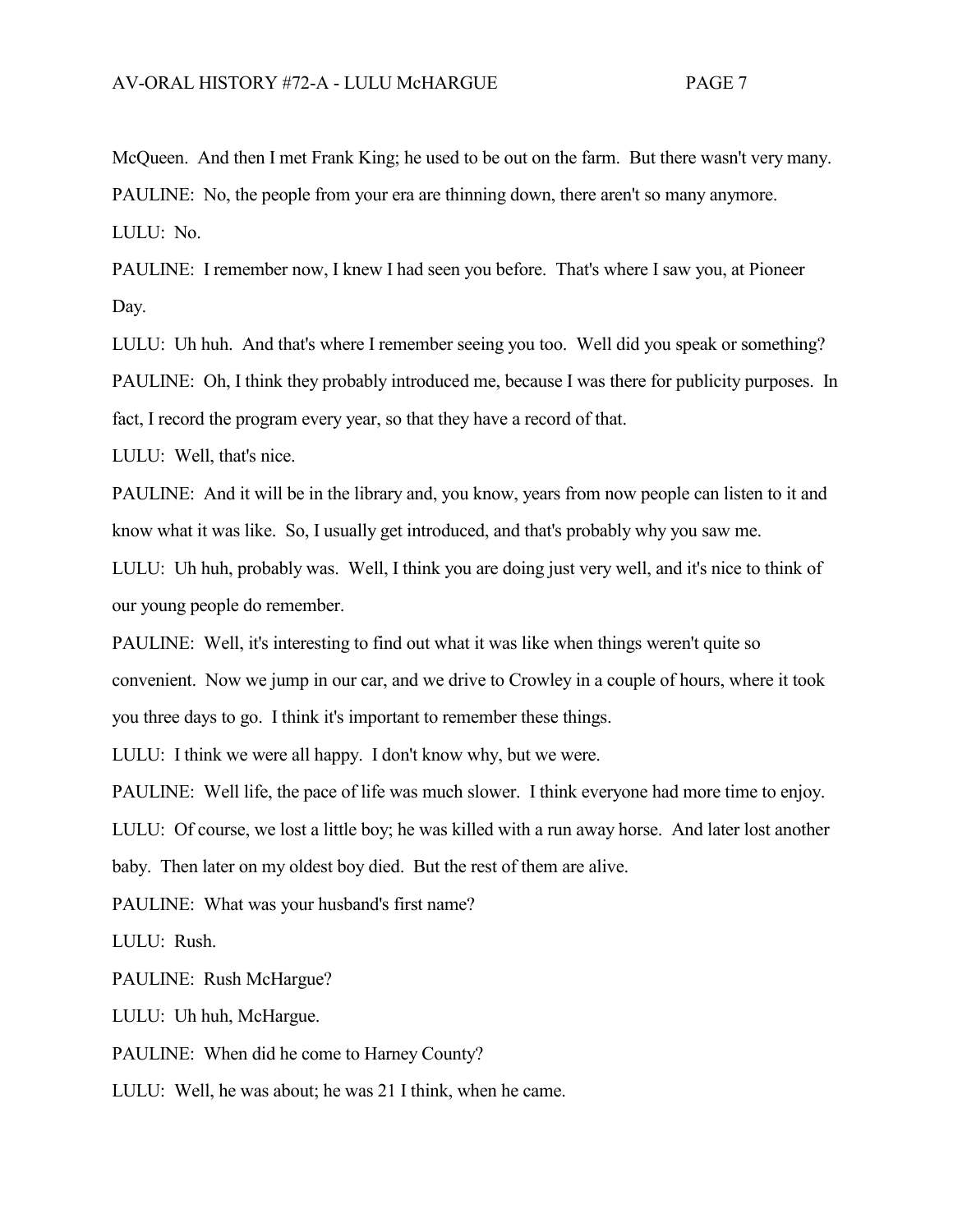PAULINE: He was 21 when he came. And you were married shortly thereafter, after he came? LULU: Yes.

PAULINE: You were 16 when you were married?

LULU: Uh huh. Would you like a drink of grape juice?

PAULINE: Oh, I don't --- I just had lunch, thank you.

LULU: They left some here for me, and I have juice. I just thought I would give you a cup.

PAULINE: Well, thank you; I just finished lunch. We ate at the Charolais Restaurant, and they

serve a really nice buffet. It was really good.

LULU: I know that Bonnie could furnish you with a lot too.

BONNIE LZICAR: Bonnie what? (Bonnie is Lulu's roommate.)

LULU: I say you could tell a lot of things.

BONNIE: About what?

LULU: About your life.

BONNIE: Oh wow! She isn't interested in --- I came from too far away.

PAULINE: Where did you come from?

BONNIE: Ah, Clinton, Indiana.

PAULINE: You are a long ways from home then. Did you come here to live in Ontario area? BONNIE: Well, when I was 14 years old, my mother --- my father was in the, first my father was in the Civil War, and he died of a heart attack later, after he was out. And that left my older brother that had finished high school, and my sister older than me. Well, you don't want all of this stuff. PAULINE: Sure, I'm interested; tell me about it.

BONNIE: And a brother two years older than I, he was 16, and I was 14, we were still drawing a pension, my mother drew a widow's pension. And we drew until we were 18. And my brother and his wife decided they ought to go west and see if they could find a new country. Things were just opening up, so they went different places, and finally wound up in Sidney, Montana. Then he came back to Indiana, and he says, "Mother, we're going to move to Montana." So, they chartered a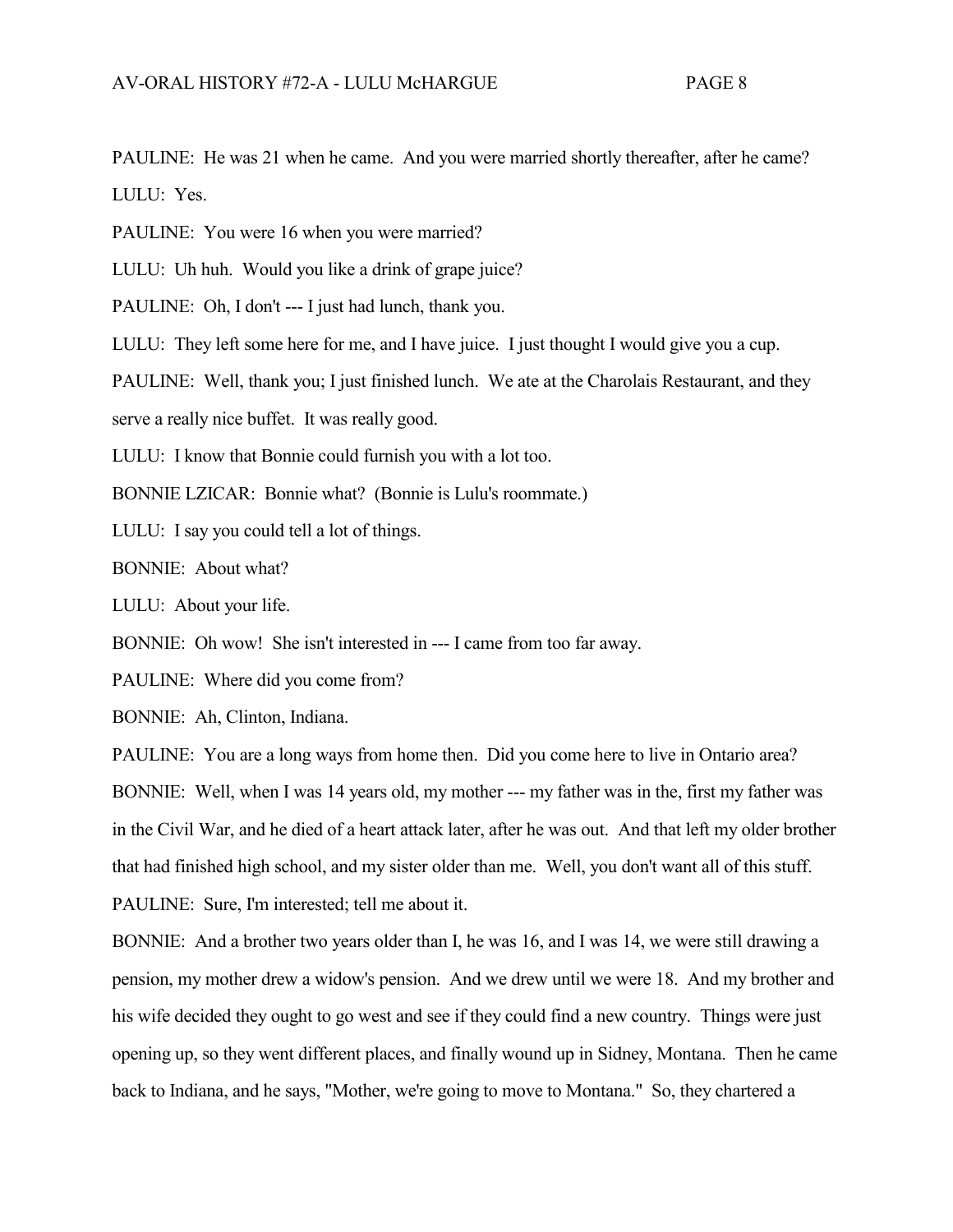freight car, and put their furniture in it. And my two brothers Bill and Harry; Bill was the oldest; he took father's place ... freight car to Montana. They had cattle in there too. They had some cattle besides their furniture, and a pig or two, and just things to help start out on our homestead. And he and my mother and my sister, all old enough to file on a homestead. My mother and sister had homesteads adjoining farther west. My brother and I had to wait until we were old enough of age to take a homestead. My brother and my sister went first and got married, and they lived on theirs. It was on the Little Missouri River, right where the Fort Peck Reservoir is now.

And by the time I was old enough to file, they had you draw numbers, and I drew a number that was way out in Culbertson, Montana, way out in the country. And I registered for a homestead all right. But when I went back to Sidney and told my brother that I was eligible in every way to get a homestead now, he said, "That's fine and dandy! You go right ahead if you want to, but don't expect any help from me, I've had all the homesteading I want." (Laughter)

PAULINE: That sort of left you with a lot of responsibility. Did you go ahead and homestead it? Or...

BONNIE: Oh, no. It was about 75 or 80 miles out from the railroad. Now you know I had nothing  $\text{to}$   $\text{-}$ 

PAULINE: No way to do that.

BONNIE: No, it just fell by the wayside. And I never have regretted it, really. Because as soon as I was old enough to hold a job, I had all the work I could take care of. And every once in awhile I could invest a little money in a lot or two in this little town we were in, Sidney, and then eventually sell it and make a little money on it. I just thought I did real good.

PAULINE: That was probably a lot more satisfactory than trying to homestead 70 miles from the railroad.

BONNIE: Oh, oh.

PAULINE: That would be almost as bad as Crowley, wouldn't it?

LULU: Yes. I didn't see a train until I was 22 years old.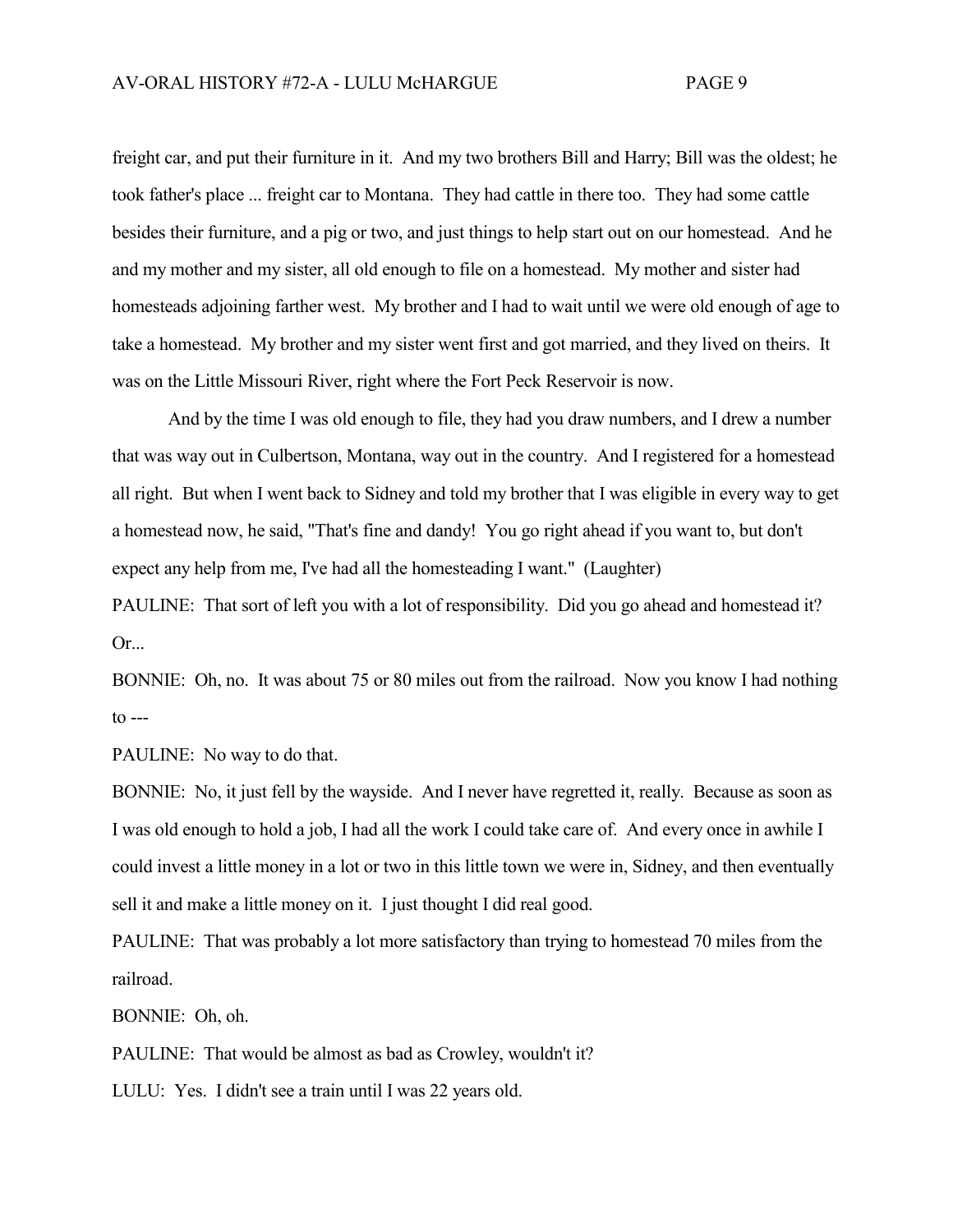BONNIE: I didn't even have a horse. No, that was impossible. But anyway, it was fun to know that I did it anyway.

PAULINE: Yeah.

BONNIE: That was the fun I got out of it. Well, I stayed there until I was old enough to get married, and of course like all young people, I married when I was 21.

PAULINE: Uh huh.

BONNIE: I beat her by a few years.

PAULIN: Yeah.

BONNIE: And, oh Sidney, Montana is terribly cold, and a hard wind in the winter. It is awful, the climate. So, my husband and I decided, well our one child, no by that time we had two, we better get to a country where it wasn't quite so cold. As young people we had a lot of fun there in Sidney, but you don't live on fun.

PAULINE: No, this is true. Then did you move further west?

BONNIE: We, I had a sister at Salem, and we decided for Salem. My mother was out there at the time. She, well there was one brother that was still in Indiana, he wouldn't come west. Well, he wouldn't because his wife wouldn't; her family was back there, her father and her mother. They were getting old, and she wouldn't leave them, and of course he wouldn't either. So, the first part of the summer, my mother would go back there for a few weeks, then she'd come out and visit my sister that lived at White Salmon, Washington. It is just across the river from Hood River. Her husband had an uncle that lived there, and he was instrumental in getting them out there. So, she come out there and spent a lot of time...

But before we got married, he went into business in Sidney, my husband. Anyway, in the meantime, we decided we wanted to go back to a nicer climate, so we came out to Salem. And Salem was an old established town, and there was lots of people there looking for work. Well of course we needed some work too, we didn't want to spend all of our savings. We stayed there until, one winter he read about --- well first though we decided he would go over to Bend ... a mill to see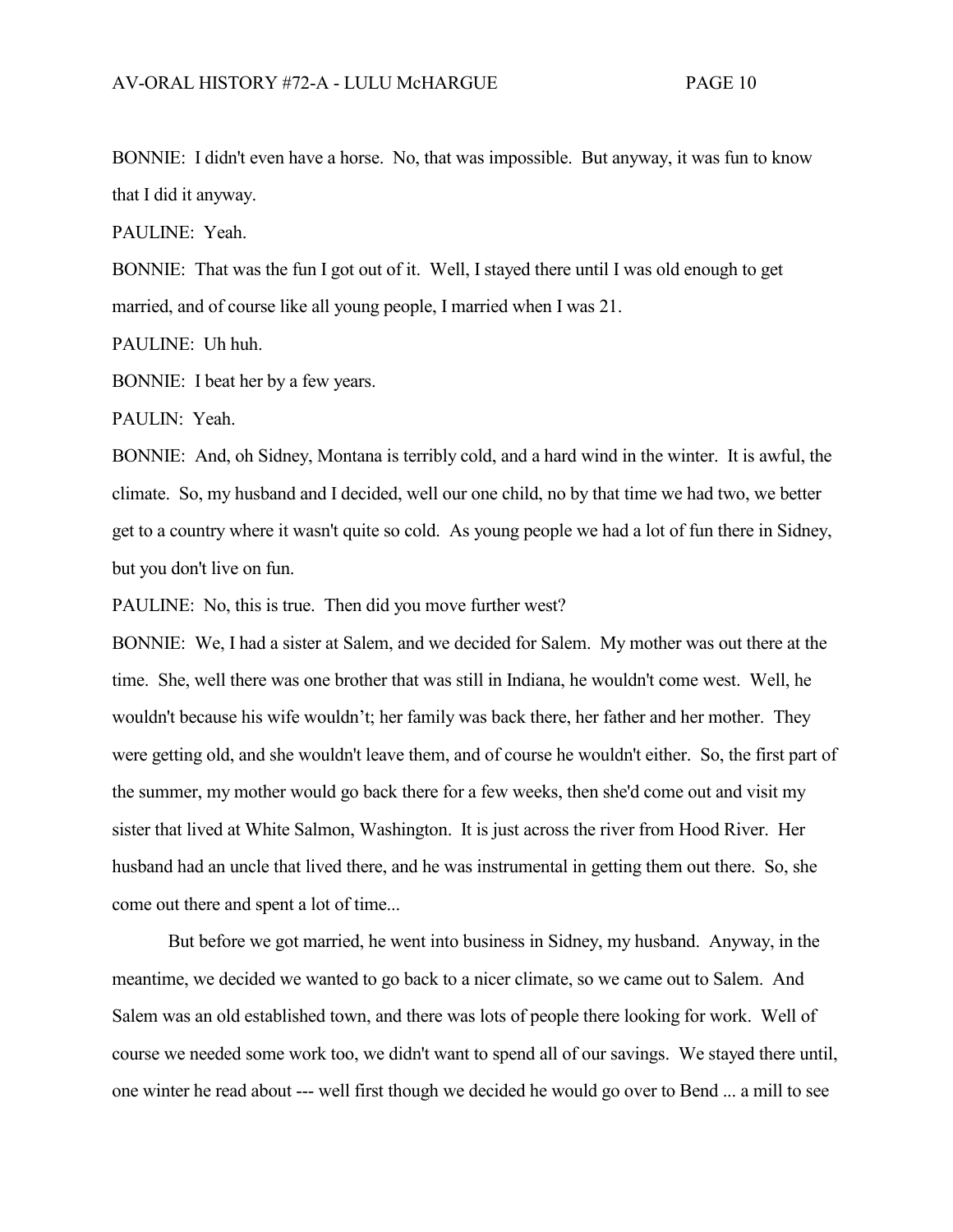if they had any workers ... We moved to Bend from Salem, then we went on down to Klamath Falls. Then we went back to Salem, then from Salem we went up to Okanogan, Washington. And Frank Crow was building a dam out of Yakima, Washington. He and a couple of fellows were building this dam, and he and my husband had worked together for a while in Montana, and he found out that we were up there, and so he sent a word, sent a message, "Come at once, job waiting." Well of course that was a big inducement to go. We hadn't even unpacked our things yet in Okanogan. And that was quite a valley up there though.

So, we went down out of Yakima for a while, trying to send our daughter to school. So, I said, "Well now I'll go on down to Salem, and when this job is finished --- see the government usually furnishes schools, but that job was too near finished to start a school that fall, so I put Lorraine in school in Salem. Because I figured I wouldn't be quite alone down there with my mother and sister both there. And he says, "Well I'll tell you; I'll just go along with you." So, we went to Salem and stayed there for a few years.

Then he read about this Owyhee Reservoir being, the dam being built there, because all of the country would be opened up. So, he said, "I'm going over there." Oh, I said, "Why go alone, I'll just pack up and go with you." Well that was fine, of course. And I said I'll just speak to the lady across the street, we'll get everything ready to move, but we won't take it until we know where we have to put it. I gave her my sewing machine so that she would feel that she was pretty well, be paid for, calling to transfer to move our things. Then we started out, came to Ontario. That was in '30's, and we've been here ever since.

We have done a lot of traveling since we've been here, just touring. And a lot of different places, all the way from Alaska to Hawaii. But I believe Ontario was home as far as we were concerned. We've been here ever since.

PAULINE: What was your husband's name?

BONNIE: Fred Lzicar.

PAULINE: How do you spell that?